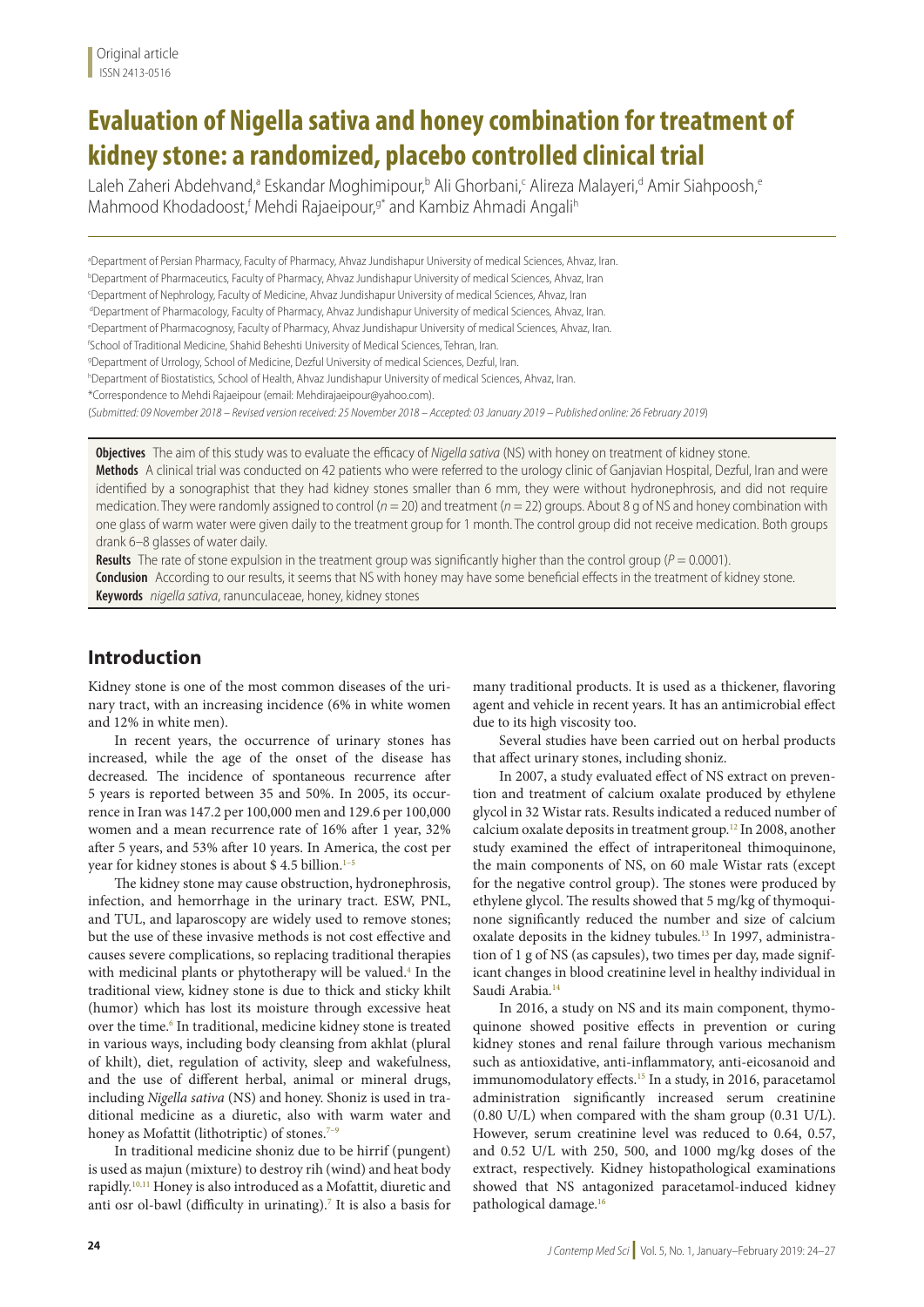In 2016, a research showed that serum creatinine and blood urea nitrogen (BUN) in PTU group was higher than the control group. A total of 400 mg/kg of NS decreased creatinine, but both 200 and 400 mg/kg dose improved BUN concentration compared with PTU group. The results of this study demonstrate that the hydroalcoholic extract of NS has a protective effect on the renal tissue oxidative damage associated with PTU-induced hypothyroidism during neonatal and juvenile growth in rats.17 In the formation of kidney stones, biochemical factors may be changed.14,18 Yet, no comprehensive study has been accomplished on the effect of NS with honey on the stone formation and biochemical parameters of blood and urine in human.

On the other hand, this combination is used as a Mofattit in the folklore. The process is available, inexpensive and not invasive unlike existing stone breaking techniques. In the presence of honey, other excipients are not required. Therefore, the effect of a combination of NS and honey on the kidney stone was investigated in a clinical trial.

# **Patients and Methods**

### *Methods*

Investigation was conducted in accordance with approval protocol from Research Ethics Committee of Ahvaz Jundishapur University of Medical sciences. Code of Ethics: IR.AJUMS. REC.1396.645.

### *Plant Material*

*Nigella sativa* was purchased from a local herb store in Ahvaz, Iran. The seeds were identified by the Pharmacognosy Department of Ahvaz Jundishapur University of Medical Sciences, Ahvaz, Iran. The seeds were powdered using an electric grinder and immediately mixed with honey in a proportion of 1:3. They were packed in disposable containers.

#### *Honey*

Honey from Padena Company contains 0.1% polyphenol, 520 mg/kg prolin, 35.8% fructose, 32% glucose, and 15.2% water, while its pH is 5.72.<sup>19</sup>

## *Kidney Function Study*

Calcium, phosphorus, pH, protein, specific gravity, urine volume 24 h, creatinine, BUN, and uric acid levels were measured by commercial assay kits (Parsazmun kit, Iran) using BT 1500 automatic analyzer. Oxalate and citrate levels were measured by commercial assay kits (Drmankav Kit, Iran) using photometer. Cistine was measured by colorimetric test.

#### *Statistical Analysis*

SPSS was used for statistical analysis. All data are presented as mean  $\pm$  SD. The data obtained were tested by independent *t*-test, Mann–Whitney, or Crosstab.

## *Study Plan*

Total amount of polyphenol of NS was measured by Folin– Ciocalteu method. Antioxidant activity was evaluated by the DPPH method. Then a clinical trial was conducted on 42 patients (age >18 years) from 100 patients who refered to the urology clinic of Ganjavian Hospital, Dezful, Ahvaz. They did not need medication. A sonographist recognized that they had kidney stones smaller than 6 mm, without



Fig. 1 **Nigella sativa seeds and flower https://sg.carousell.com**

hydronephrosis. They randomly assigned to control (*n* = 20) and treatment ( $n = 22$ ) groups. The treatment group took 8 g of the combination with one glass of warm water daily for 1 month. The control group did not receive medication. Both groups drank 6–8 glasses of water per day. At the end, sonography was repeated. Blood and urine biochemical test, 24 h urine volume and urine pH and specific gravity were determined before and after intervention. The rate of stone expulsion was compared in two groups with SPSS. Exclusion criteria were pregnancy, history of the complication or sensitivity to NS, receiving drugs that affect kidney stones, use of stone breaking techniques, and diabetes.

# **Results**

Polyphenolic content and antioxidant activity  $(IC_{50})$  of NS were studied. The results were 18.53 mg (based on tannic acid) and 0.2 mg/ml respectively. About 42 patients from 100 patients with kidney stones who referred to Ganjavian Hospital, 22 were in the treatment group and 20 in the control group; a total of 17 women and 25 men participated in the study. All participants had not cystinuria and proteinuria. There was a significant difference between age in two groups  $(P = 0.041)$ , mean age in control group was  $47.95 \pm 9.92$  and in treatment group was  $56.64 \pm 12.84$ . The rate of stone expulsion in the treatment group (90.9%) was significantly higher than the control group (40%) ( $P = 0.0001$ ). The mean of stone size and stone number variables were significantly different before and after intervention in the control and treatment groups (respectively  $P = 0.001, 0.001$ ). The mean difference of stone size in the control group was  $1.25 \pm 1.55$  and in the treatment group was  $3.33 \pm 0.66$ . The mean difference of stone numbers in the control group was  $0.4 \pm 0.5$  and in the treatment group  $0.91 \pm 0.29$ . The odds ratio (OR) for stone disposal in the treatment group was 15 (95% confidence interval: 2.7–82.7). On the other hand, the NNT was almost equal to 2.

Comparison of uric acid in both groups before and after intervention showed significant difference ( $P = 0.025$ ). The mean of this variable was  $0.78 \pm 0.96$  in control group and  $0.19$ ± 0.66 in treatment group.

The results of the comparison of serum creatinine in the control and treatment groups before and after treatment indicated that the serum creatinine difference was significant in both groups ( $P = 0.043$ ). The mean of serum creatinine difference in the control group was −0.015 ± 0.13 and in the treatment group was  $0.07 \pm 0.13$ .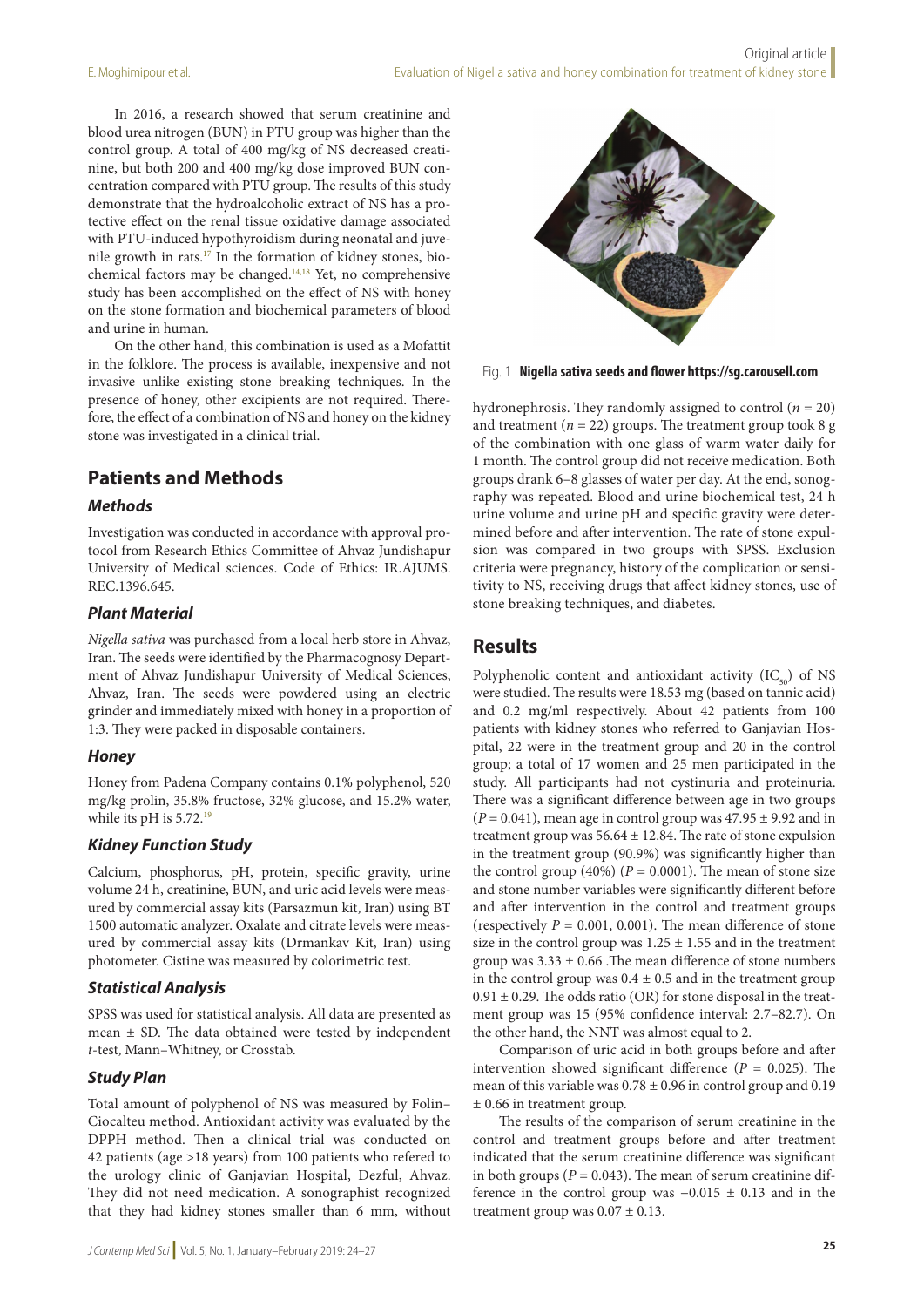Other variables did not differ significantly before and after intervention in the two groups ( $P > 0.05$ ).

Comparison of variables and their differences in both groups before and after intervention showed in (Table 1 and 2).

# **Discussion**

This study showed that polyphenolic content and  $IC_{50}$  of NS were 18.53 mg and 0.2 mg/ml respectively, indicating higher antioxidant activity of NS than Thomson and Tarocco peel and equal to Sanguinello peel.

In this study, the  $IC_{50}$  for NS was 0.2 mg/ml. In a study,  $IC_{50}$  mentioned for Tarocco peel was 2.34 mg/ml, for Sanguinello 0.2 mg/ml, and for Thomson peel 3.46 mg/ml.

The amount of polyphenolic compounds in 1 g of dry NS extract was 0.13 mg for Tarocco peel, 0.19 mg for Sanguinello peel, and 0.3 mg for Thomson peel.<sup>20</sup>

The results of this study showed that the mean difference in the size of the stone before and after intervention in the

#### Table 1. **Comparison of variables in both groups before and after intervention**

| <b>Variables</b> |               | Mean $\pm$ SD        | Mean $\pm$ SD        |
|------------------|---------------|----------------------|----------------------|
|                  |               | <b>Control</b>       | <b>Treatment</b>     |
| Age              |               | $47.95 + 9.92$       | $56.64 + 12.84$      |
| Stone size       | Before        | $3.45 \pm 0.89$      | $3.39 \pm 0.65$      |
|                  | After         | $2.20 \pm 1.96$      | $0.06 \pm 0.20$      |
| Stone number     | <b>Before</b> | 1                    | 1                    |
|                  | After         | $0.60 \pm 0.50$      | $0.09 \pm 0.29$      |
| Vol. 24 h        | Before        | $1470 \pm 712.37$    | $1213.64 \pm 639.97$ |
|                  | After         | $1425.50 \pm 805.71$ | $1381.36 \pm 688.78$ |
| Urine Cr 24 h    | <b>Before</b> | $1.13 \pm 0.42$      | $1.27 \pm 0.39$      |
|                  | After         | $0.97 \pm 0.46$      | $1.09 \pm 0.34$      |
| Urine Ox 24 h    | <b>Before</b> | $16.66 \pm 13.50$    | $17.89 \pm 15.81$    |
|                  | After         | $11.24 \pm 8.53$     | $13.34 \pm 11.07$    |
| Urine Cit 24 h   | <b>Before</b> | $2.21 \pm 1.36$      | $1.98 \pm 1.48$      |
|                  | After         | $2.75 \pm 1.97$      | $2.11 \pm 1.85$      |
| Urine UA 24 h    | <b>Before</b> | $521.68 \pm 345.85$  | $369.83 \pm 166.54$  |
|                  | After         | $573.15 \pm 405.26$  | $484.47 \pm 518.99$  |
| Urine Ca 24 h    | <b>Before</b> | $98.91 \pm 54.33$    | $162.32 \pm 99.68$   |
|                  | After         | $79.28 \pm 63.68$    | $111.15 \pm 55.29$   |
| Urine pH         | Before        | $5.45 \pm 0.10$      | $5.18 \pm 0.39$      |
|                  | After         | $5.20 \pm 0.62$      | $5.09 \pm 0.29$      |
| Urine S. g.      | Before        | $1023 \pm 8.01$      | $1024.64 \pm 7.42$   |
|                  | After         | $1026.80 \pm 4.88$   | $1025.68 \pm 6.74$   |
| <b>BUN</b>       | <b>Before</b> | $16.88 \pm 4.79$     | $21.15 \pm 3.38$     |
|                  | After         | $14.25 \pm 5.31$     | $17.82 \pm 5.10$     |
| Serum Cr         | <b>Before</b> | $1.04 \pm 0.18$      | $1.10 \pm 0.20$      |
|                  | After         | $1.05 \pm 0.15$      | $1.03 \pm 0.16$      |
| Serum Ca         | <b>Before</b> | $11.08 + 4.31$       | $9.38 + 0.48$        |
|                  | After         | $9.21 \pm 0.65$      | $9.23 \pm 0.36$      |
| Serum P          | <b>Before</b> | $3.49 \pm 0.33$      | $3.46 \pm 0.34$      |
|                  | After         | $3.59 \pm 0.49$      | $3.50 \pm 0.51$      |
| Serum UA         | Before        | $5.02 \pm 1.20$      | $5.05 \pm 1.30$      |
|                  | After         | $4.28 \pm 1.21$      | $4.73 \pm 1.26$      |
| GFR              | <b>Before</b> | $117.94 \pm 90.95$   | $104.84 \pm 77.60$   |
|                  | After         | $89.17 \pm 53.53$    | $115.20 \pm 90.70$   |

BUN: blood urea nitrogen.

#### Table 2. **Comparison of differences between variables before and after intervention in both groups**

| <b>Variables</b>  |           | <b>Differences</b><br>mean $\pm$ SD | P-value                  |
|-------------------|-----------|-------------------------------------|--------------------------|
| Stone size        | Control   | $1.25 \pm 1.55$                     | between groups<br>0.0001 |
|                   | Treatment | $3.33 \pm 0.66$                     |                          |
| Stone             | Control   | $0.40 \pm 0.50$                     | 0.001                    |
| number            |           |                                     |                          |
|                   | Treatment | $0.91 \pm 0.29$                     |                          |
| Vol. 24 h         | Control   | $44.5 \pm 823.26$                   | 0.304                    |
|                   | Treatment | $-167.73 \pm 397.89$                |                          |
| Urine Cr<br>24 h  | Control   | $0.16 \pm 0.23$                     | 0.848                    |
|                   | Treatment | $0.18 \pm 0.24$                     |                          |
| Urine Ox<br>24 h  | Control   | $5.42 \pm 13.15$                    | 0.473                    |
|                   | Treatment | $4.55 \pm 13.46$                    |                          |
| Urine Cit<br>24 h | Control   | $-0.54 \pm 1.26$                    | 0.322                    |
|                   | Treatment | $-0.13 \pm 1.37$                    |                          |
| Urine UA<br>24 h  | Control   | $-51.47 \pm 496.05$                 | 0.339                    |
|                   | Treatment | $-114.65 + 406.04$                  |                          |
| Urine Ca          | Control   | $19.63 \pm 66.45$                   | 0.291                    |
| 24 h              | Treatment | $51.17 + 115.37$                    |                          |
| Urine pH          | Control   | $0.25 \pm 1.16$                     | 0.922                    |
|                   | Treatment | $0.09 \pm 0.53$                     |                          |
| Urine S. q.       | Control   | $-3.8 + 8.04$                       | 0.435                    |
|                   | Treatment | $-1.05 + 7.00$                      |                          |
| <b>BUN</b>        | Control   | $2.63 \pm 6.79$                     | 0.689                    |
|                   | Treatment | $3.33 \pm 3.86$                     |                          |
| Serum Cr          | Control   | $-0.015 \pm 0.13$                   | 0.043                    |
|                   | Treatment | $0.07 \pm 0.13$                     |                          |
| Serum Ca          | Control   | $1.87 \pm 4.43$                     | 0.677                    |
|                   | Treatment | $0.15 \pm 0.55$                     |                          |
| Serum P           | Control   | $-0.1 \pm 0.43$                     | 0.689                    |
|                   | Treatment | $-0.04 \pm 0.59$                    |                          |
| Serum UA          | Control   | $0.78 \pm 0.96$                     | 0.025                    |
|                   | Treatment | $0.19 \pm 0.66$                     |                          |
| GFR               | Control   | $-28.77 \pm 83.08$                  | 0.087                    |
|                   | Treatment | $10.36 \pm 47.54$                   |                          |

BUN: blood urea nitrogen.

treatment group (3.33  $\pm$  0.66) was more than the control group  $(1.25 \pm 1.55)$ . Also, the mean difference of stone number before and after intervention in the treatment group (0.91  $\pm$ 0.29) was more than the control group  $(0.4 \pm 0.5)$ . In both of them, *P*-value was equal to 0.0001. A study found that the ethanolic extract of *N. sativa* seeds with a dose of 250 mg/kg significantly decreased the number and size of calcium oxalate deposits in different parts of Wistar rat renal tubules and also prevented damages to the tubules and calyxes.<sup>12</sup>

This study confirms the views of Aghili Khorasani, Hakim Arzani, Avicenna, and Razi. Aghili Khorasani, in Makhzan-ul-Advieh, considered honey as Jali (a medicine that serves to wipe the surface of organ cleen), monaqqi (cleansing agent), moqatti (a medicine that cuts abnormal humor off the organ without altering its consistency) of sticky balgham (phlegm) and Moisture, mofatit, diuretic and anti osr ol-bawl. He also introduced honey as a moqatti of hasah (stone), diuretic and anti osr ol-bawl.7

Hakim Arzani used NS as a diuretic; also used with warm water and honey as a stone breaker in kidney and bladder.